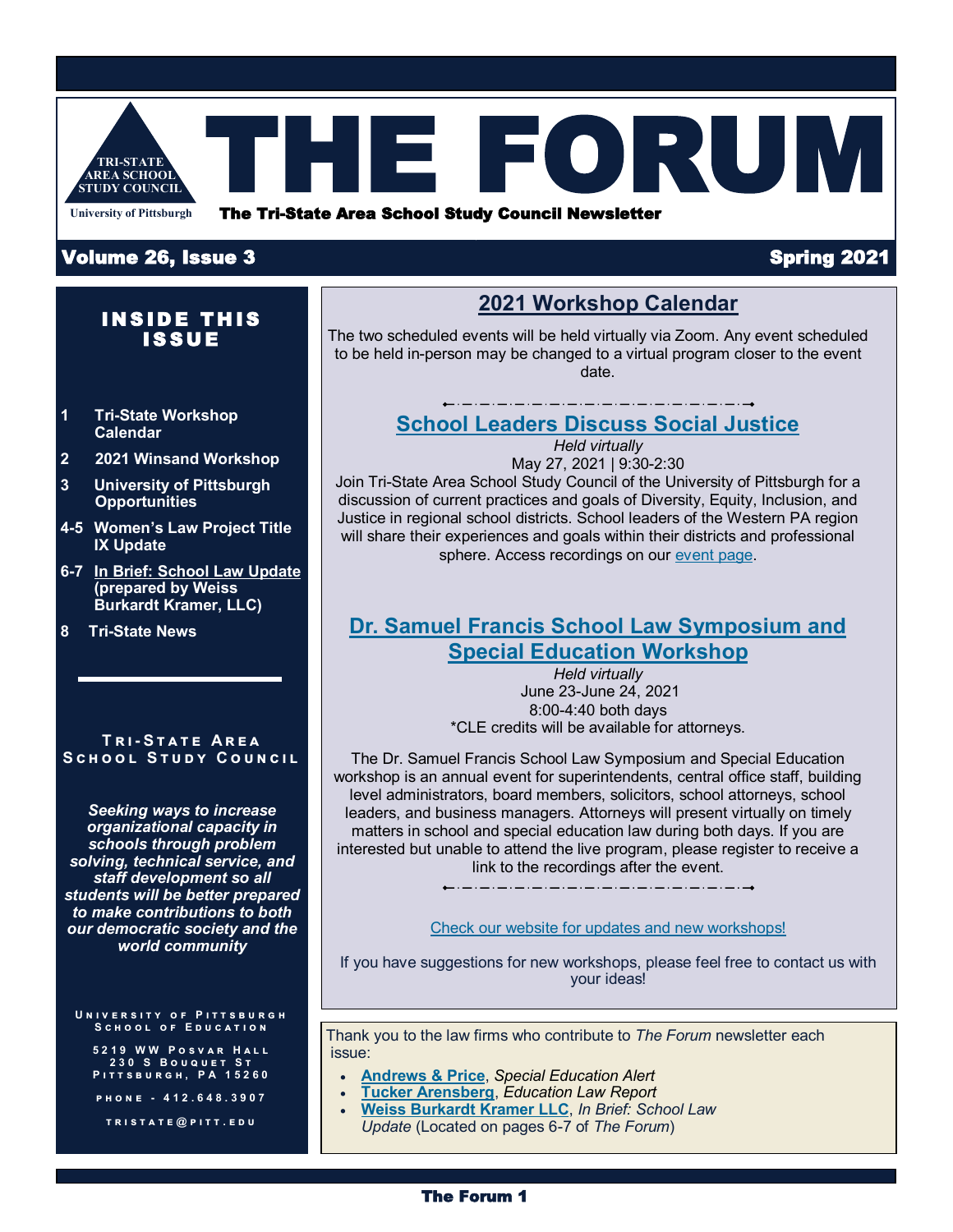# 2021 Jean Winsand Workshop

## **2021 Dr. Jean E. Winsand Workshop for Women in School Leadership**

This year, Tri-State Area School Study Council presented the Dr. Jean E. Winsand Workshop for Women in School Leadership virtually for the first time ever. Though there was some networking opportunities that were lost due to the limitations of the format, we were able to connect to other professionals in a new format.

Our speakers presented on topics including self-care for yourself and your staff, strategies for addressing mental health in communities, and perspectives of the past year from superintendents, principals, and teachers. Our speakers included:

- **Dr. Kelly Beck**, PhD, LPC, CRC, Assistant Professor, University of Pittsburgh
- **Kylee Babish Crawshaw**, Associate High School Principal, Montour High School, Montour Area School **District**
- **Susan Custer**, High School English Teacher, Butler High School, Butler Area School District
- **Paris Gesinski**, Guidance Counselor, Heritage Elementary School, Franklin Regional School District
- **Dr. Lyndsey Gianella**, PhD, PA Certified School Psychologist, Western PA School for Blind Children
- **Dr. Linda B. Hippert**, Assistant Professor, Point Park University, School of Education, Retired Superintendent and IU Executive Director
- **Pharlan Ives**, Assistant Principal, Avonworth Elementary School and Primary Center, Avonworth School **District**
- **Dr. Heidi Ondek**, Executive Director and Superintendent, Western PA School for Blind Children
- **Dr. Michelle Miller**, Superintendent, Hopewell Area School District
- **Dr. Kelly Pascarella**, 6th Grade Language Arts Teacher, Boyce Middle School, Upper St. Clair School **District**
- **Amy Pfender**, Assistant to the Superintendent, Upper St. Clair School District
- **Dr. Mary Catherine Reljac**, Superintendent, Fox Chapel Area School District
- **Dr. Janet Sardon**, Superintendent, Yough Area School District
- **Dr. Sarah Shaw**, Middle School Principal, Jefferson Middle School, Mt. Lebanon School District

We were also able to celebrate the wonderful women that were recognized for the two annual Winsand Awards in 2020. We were unfortunately unable to present them in the year they were awarded due to the start of the pandemic.



*Dr. Michelle Miller*

**Dr. Michelle Miller**, Superintendent, Hopewell Area School District, was presented the 2020 Jean E. Winsand Distinguished Woman in Education Award. Dr. Heidi Ondek, Executive Director and Superintendent, Western PA School for Blind Children provided comments during her award presentation.

**Amy Pfender**, Assistant to the Superintendent, Upper St. Clair School District, was presented the 2020 Jean E. Winsand Emerging Woman in Education Award. Both Dr. John Rozzo, Superintendent, Upper St. Clair School District and Dr. Sharon Suritsky, Assistant Superintendent/Deputy Superintendent, Upper St. Clair School District provided comments on her behalf.▲



*Amy Pfender*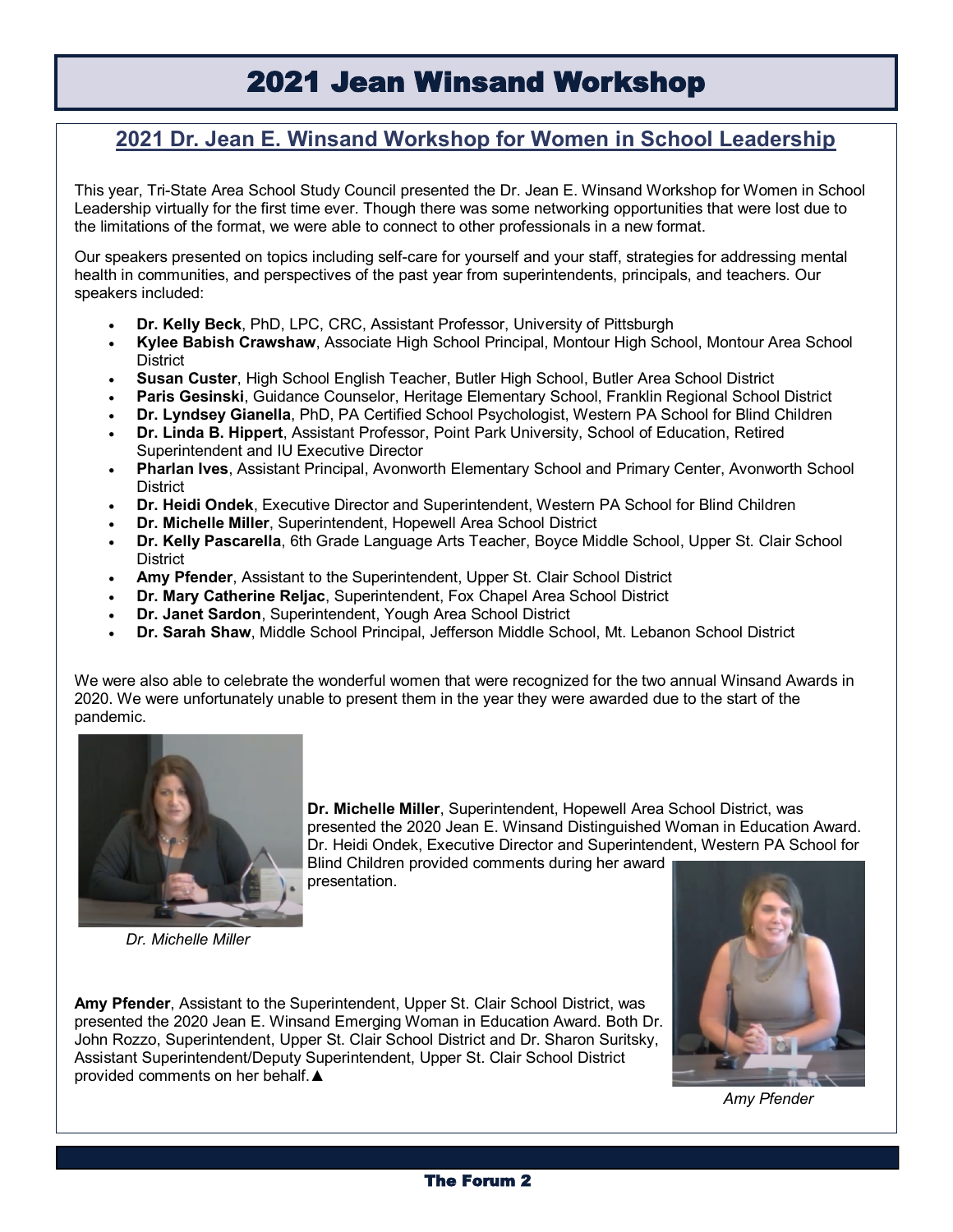## University of Pittsburgh Opportunities

## **Workshop Opportunity—CUESEF 2021**

**CUESEF 2021: "Forging Futures Through Black Educational Histories"**

*Wednesday, June 16 - Saturday, June 19, 2021*

**[>> REGISTER HERE](https://www.cue.pitt.edu/event/cuesef-2021-forging-futures-through-black-educational-histories?utm_source=sendgrid.com&utm_medium=email&utm_campaign=website)**

*Free*

### *Conference Description*

Co-sponsored by the Heinz Endowments, in CUESEF 2021, we aspire to publicly study these important questions: What can we learn from histories of Black knowledge traditions and educational movements in the U.S.? How do Black communal responses to schools and schooling reflect struggle toward justice and freedom? How do these histories inform and shift our current educational commitments and practices? The Akan people of what is now known as Ghana and the Ivory Coast define Sankofa as a return to the past to move forward. Our theme invites historians to join us in exploring Black educational imaginations over time as essential to forging futures of selfdetermination, collective responsibility, and freedom. This year's focus on Black education traditions assumes Blackness as expansive and not a category exclusive of ethnic and cultural realities. Participants will engage in dynamic historian dialogues, study groups, and webinars to foster thinking about the reparative practices and systems that rectify ongoing educational injustice and inequity and build futures.

## **Workshop Opportunity—Summer Institute for Global Educators**

## **Summer Institute for Global Educators**

*July 26—July 30, 2021*

## **[>> REGISTER HERE](https://www.ucis.pitt.edu/schoolsandcommunity/summer-institute-global-educators-2021)**

*Free*

### *Workshop Description*

High school in-service and pre-service educators in all subject areas are invited to apply for the online Summer Institute for Global Educators (July 26-30), sponsored by the University Center for International Studies, the College in High School program, and the International Institute for Studies in Education at the University of Pittsburgh; the Longview Foundation; and the National Resource Centers of the Department of Education.

Participants will receive a variety of in-print and online resources and learn about both high-tech and low-tech resources they can implement in their classrooms. Asynchronous and synchronous sessions will include the use of film and media, simulations, games, and technology to enhance global learning and teaching.

This opportunity is open to high school educators in any subject area; educators from Title I schools are especially encouraged to apply.



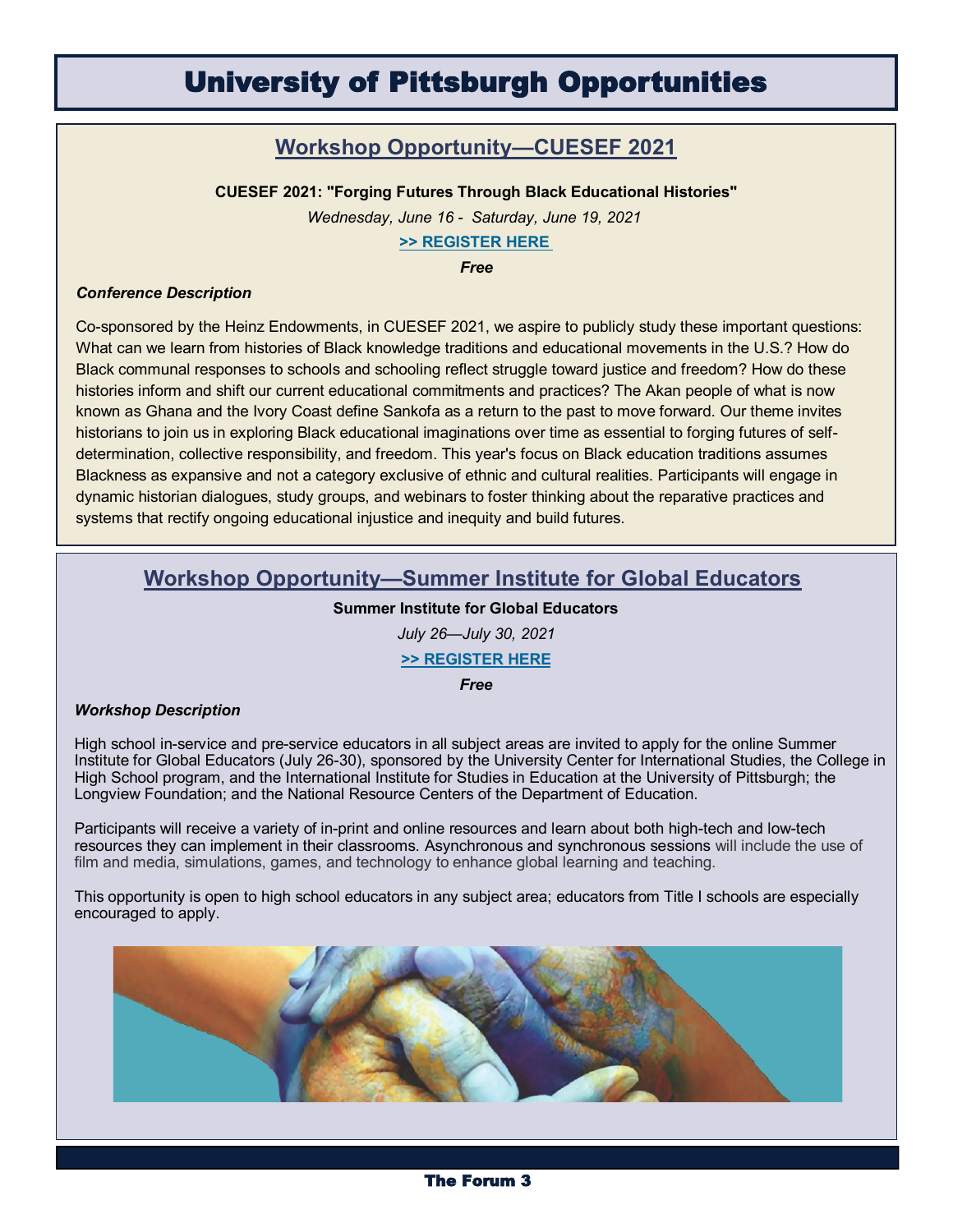## **Education Interrupted:** *Survey Shows Schools Are Failing Many Student Survivors Who Report Sexual Violence*

Know Your IX ("KYIX"), a project of the nonprofit Advocates for Youth, recently released an eye-opening survey of the experiences of more than 100 college and high school student survivors who had reported sexual violence to their schools. The report, *"The Cost of Reporting: Perpetrator Retaliation, Institutional Betrayal, and Student Survivor*  Pushout," Know-Your-IX-2021-Report-Final-[Copy.pdf \(knowyourix.org\)](https://www.knowyourix.org/wp-content/uploads/2021/03/Know-Your-IX-2021-Report-Final-Copy.pdf) ("KYIX report"), paints a devastating picture of what happens when students report sexual assault to their school. For many students, reporting an assault brings not safety and justice, but a different kind of trouble.

"Honestly, what the school did to me was worse than what my rapist did to me." –*from the KYIX report.*

According to the survey, nearly 40% of survivors who reported sexual violence to their school had their education substantially disrupted, sometimes in more than one way:

27% took a leave of absence, often at their school's urging

20% transferred to a different school

Nearly 10% dropped out of school entirely.

"[T]he Title IX coordinators constantly fed me misinformation, 'accidentally forgot' to include evidence, never responded to me, refused to move the hearing date to accommodate one of my witnesses because they had already ordered the catering…." –*from the KYIX report.*

The survivors described a laundry list of problems with schools' responses: failure to facilitate reporting, explicit victimblaming, dropping the ball on investigations, subjecting the victim to punishment for trivial rules violations.

One survivor's Title IX office never returned her call regarding how to file a report. Another was barred from opening a case because the dean of students argued their rapist was leaving anyway.

Fifteen percent of surveyed survivors who reported to their schools faced or were threatened with punishment. For example, high schools have punished survivors for "engaging in sexual contact" on school grounds, the "sexual contact" being their assault or rape. Some students faced punishment for using fake IDs at the time of their assault.

Survivors were punished not only by their schools but also by their perpetrators. Nearly 10% of survivors had a retaliatory complaint cross-filed against them. This tactic forced survivors to interact with their perpetrators through the disciplinary process, prolonged the process, and drained them of their time and resources. 23% of those surveyed reported that their perpetrator or the perpetrator's attorney threatened to sue them for defamation, and 19% of survivors were warned by their school of the possibility of a defamation suit.

"If you come after me, I'll come after you." –*a perpetrator to his victim, from the KYIX report*



*Continued on page 5*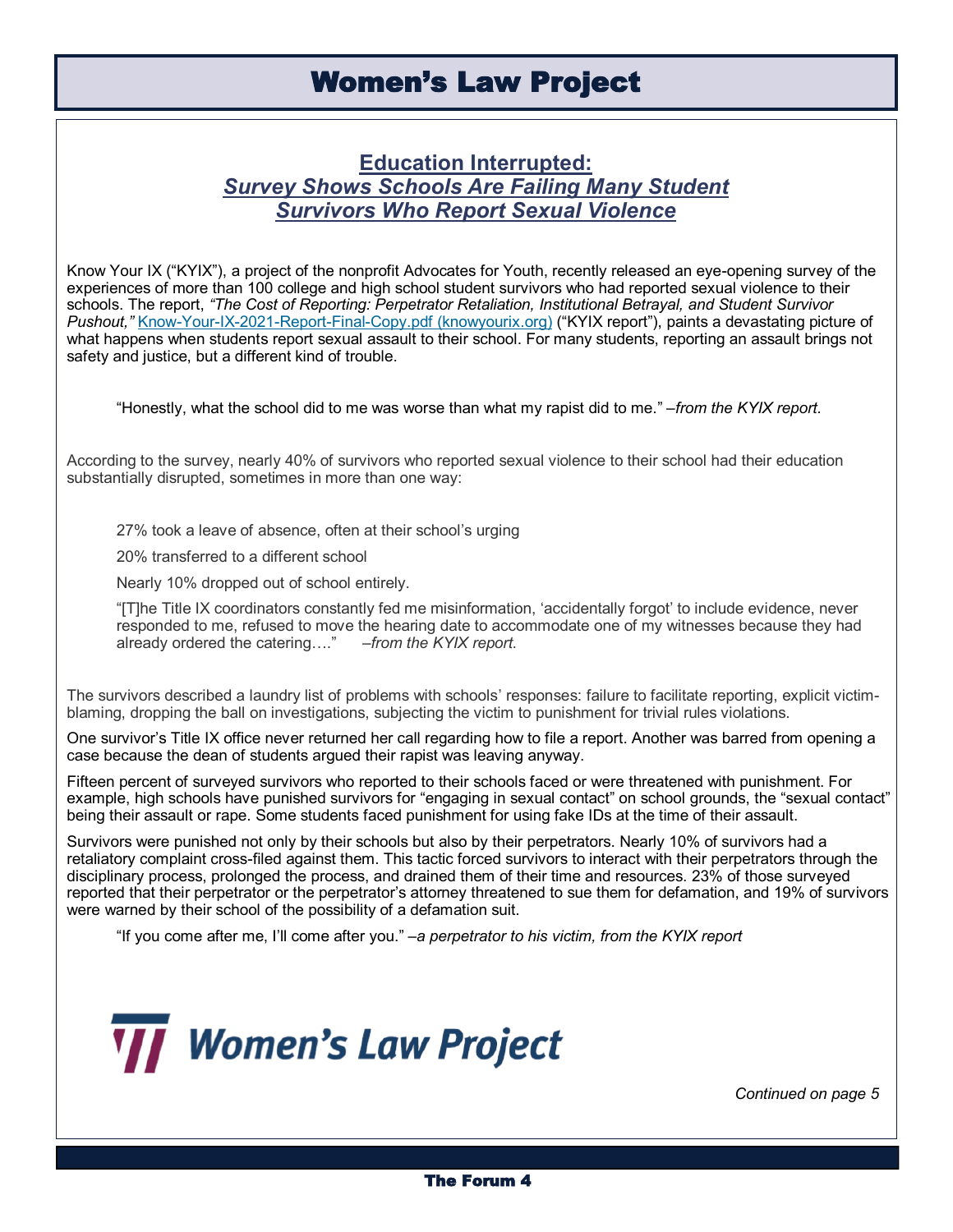## Women's Law Project

#### *Continued from page 4*

Survey participants recounted that their school did not offer or provide reasonable accommodations such as changes in scheduling or housing assignments, counseling resources, or tutoring that could have eased survivors' recovery and kept them in school. These accommodations are critically important, as more than 40% of surveyed survivors disclosed that they suffered from post-traumatic stress disorder, more than a third reported experiencing anxiety, and more than a quarter discussed becoming depressed. Tragically, nearly 15% reported panic attacks or panic disorders and roughly the same percentage mentioned suicide attempts or suicidal ideation.

Given that federally funded educational programs are obligated to ensure survivors' safety and equal educational opportunity under Title IX, the experiences of the surveyed students are cause for concern.

And they are a call to action.

Know Your IX recommends robust procedural rights for both parties. To rectify the issue of punishment against survivors, Know Your IX recommends that schools and the Department of Education review disciplinary action taken against student survivors, increase survivor access to trauma-informed trained advocates, prohibit schools from punishing students in relation to their report of sexual violence, and limit the involvement of campus police or school resource officers in sexual misconduct investigations.

They also suggest solutions to the adverse financial impacts students face as a result of their violence. These include allowing students to retake courses without financial penalty, allowing student survivors to break residential leases without penalty, extending student loan grace periods for student survivors, and waiving scholarship requirements for student survivors.

Know Your IX also recommends climate surveys of campus communities once every two years, and that all K-12 schools offer student survivors supportive measures without requiring a formal complaint of sexual misconduct and the removal of police from sexual misconduct investigations. ▲

## **DEI Resources from PDE**

- Pennsylvania Department of Education's [Equitable Practices Hub](https://nam12.safelinks.protection.outlook.com/?url=https%3A%2F%2Fmailchi.us20.list-manage.com%2Ftrack%2Fclick%3Fu%3D72513d0cef265ed749ec63f4d%26id%3D0d726538de%26e%3D88f905d669&data=04%7C01%7Ctristate%40pitt.edu%7C4a63d80c2a9e48c6e99208d91931dc48%7C9ef9f489e) last fall that provides guidance and resources for districts to implement these practices in their buildings.
- The [Pennsylvania Equity and Inclusion Toolkit f](https://nam12.safelinks.protection.outlook.com/?url=https%3A%2F%2Fmailchi.us20.list-manage.com%2Ftrack%2Fclick%3Fu%3D72513d0cef265ed749ec63f4d%26id%3D9e74ad5b04%26e%3D88f905d669&data=04%7C01%7Ctristate%40pitt.edu%7C4a63d80c2a9e48c6e99208d91931dc48%7C9ef9f489e)rom the Pennsylvania Department of Education is designed to assist all school entities in their efforts to prevent and address bias and discrimination

## **Tri-State Membership 2021-22**

Tri-State Area School Study Council would like to thank our membership for your continued support of our organization. We would not be able to put on the workshops, conferences, and networking events without your help and support.

We hope that you will be able to renew your membership for the 2021-2022 membership year. Invoices for renewal will go out soon if they have not reached you yet. We will honor your membership until September 1, 2020 if you were registered this past year, even if you do not plan to renew. We know that the past year in the pandemic has been difficult for everyone and will see the effects in many ways going forward.

We plan on continuing presenting some workshops virtually, but hope to move back to some in-person events as circumstances allow. We miss seeing everyone and hope to provide networking opportunities again soon.

We encourage you to join in order to access our timely workshops and trainings as you move into the new school year. Do not hesitate to contact us at tristate@pitt.edu if your have any questions. We look forward to having you as a member for years to come!



University of Pittsburgh

## The Forum 5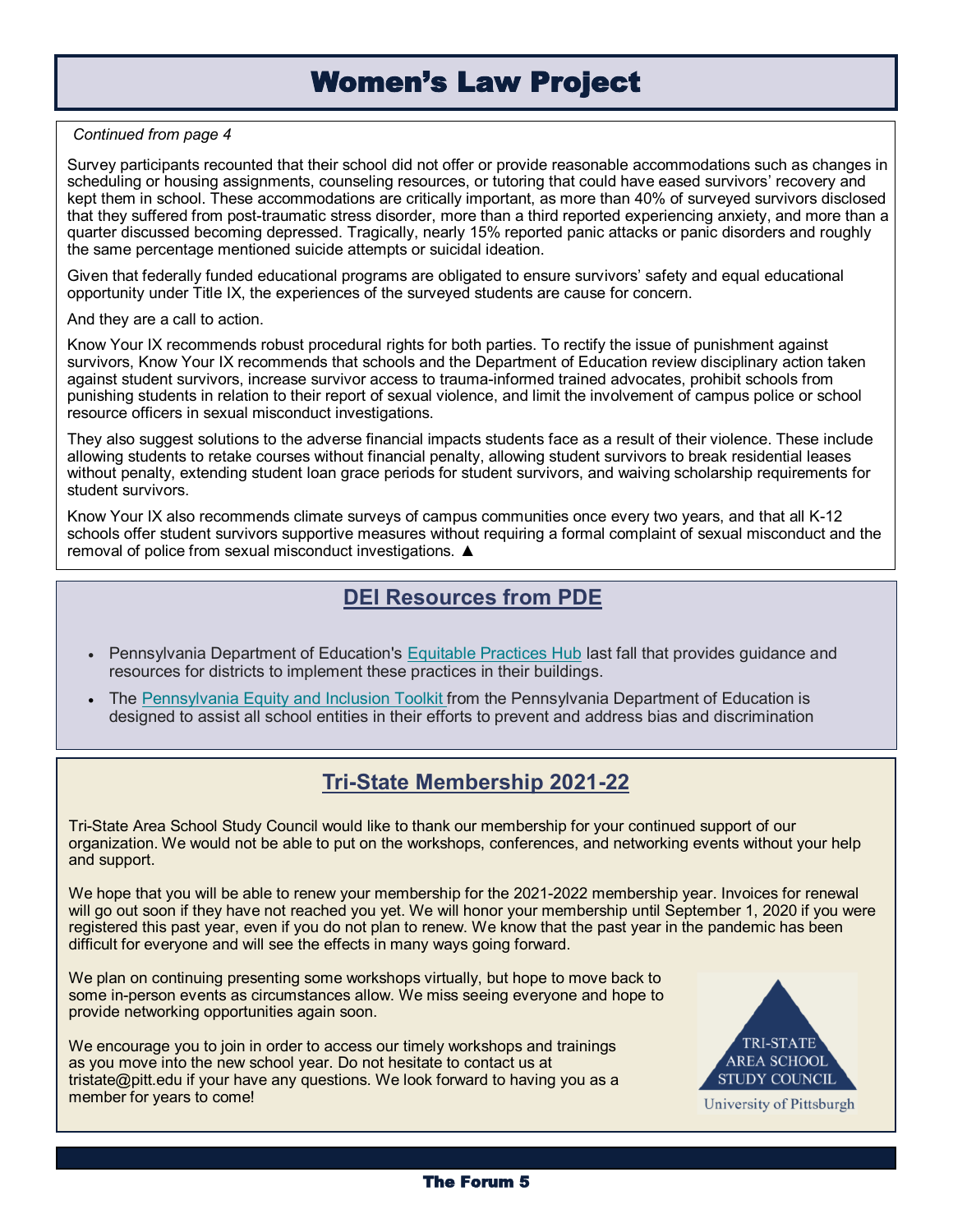

# In Brief: School Law Update

*WBK is 100% women-owned.*

**Spring 2021**

## Education Through a Trauma-Informed Lens

By Lynne Sherry, Esq.

*Pennsylvania has increasingly recognized the role that trauma1 plays in school communities and the critical importance of a "trauma-informed" approach to education, defined as "a school-wide approach to education and a classroom-based approach to* 



*Lynne Sherry*

*student learning that recognizes the signs and symptoms of trauma and responds by fully integrating knowledge about trauma into policies, professional learning, procedures and practices for the purposes of recognizing the presence and onset of trauma, resisting the reoccurrence of trauma and promoting resiliency tailored to a school entity's culture, climate and demographics and the community as a whole." 24 P.S. § 1-102.*

Act 18 of 2019 revised the PA School Code to formally recognize the importance of professional development and trauma training for school districts. It established requirements for schools to recognize signs of trauma and provide supports needed to address trauma through threefold training mandates: it requires a one-hour minimum of training to school board directors

on trauma-informed approaches to education (for both newly elected and new school board directors); it requires that the professional education plan for each school entity includes at least one hour of training in trauma-informed approaches, and it requires PA School Leadership Standards to include information on trauma-informed approaches.

**Schools across the Commonwealth and beyond have risen to the occasion, and are implementing creative, research-based trauma-informed approaches from the macro level to the micro level.**

Trauma intersects with some of the highest areas of legal liability for school districts – from school discipline and alternative education (AEDY) placements to school avoidance, school phobia and school anxiety issues – some of the most difficult cases to grapple with both within classrooms and in the courtroom. COVID-19 has changed the way trauma is experienced within school communities, because it is a collective trauma. School districts are now faced with the effects COVID-19 has had on learning, with an emphasis on social and emotional learning, which makes the focus on trauma-informed responses at this particular time even more critical.

*continued on next page*

1 The Pennsylvania School Code defines trauma as the effects of an event, series of events or set of circumstances that is experienced by an individual as physically or emotionally harmful or threatening and that has lasting adverse effects on the individual's cognitive functioning and physical, social, emotional or spiritual well-being. 24 P.S. § 1-102.

## Extended School Year Reminders and **Considerations**

By Annemarie Harr Eagle, Esq.

*As summer is quickly approaching, it is a good time to ensure that your Extended School Year ("ESY") process is up to date and* 



*Annemarie Harr Eagle*

*consistent with the applicable laws to avoid unnecessary due process complaints. As a general reminder, all districts must ensure that ESY services are available as necessary to provide a Free and Appropriate Public Education (FAPE). In order to make this determination, the IEP team must convene and determine, on an individual basis, what services are necessary for the student to receive FAPE.* 

School districts are prohibited from limiting ESY services to a particular category of disability or unilaterally limit the type, amount, or duration of those services. Once the IEP team determines that a student is in need of ESY services, the IEP must be developed to reflect those specific needs. This is an IEP team decision that the parent must be a part of.

In Pennsylvania, there are seven factors that the IEP team must consider in order to determine if a student is eligible for ESY services. No one factor by itself can be used to determine eligibility  $-$ 

*continued on next page*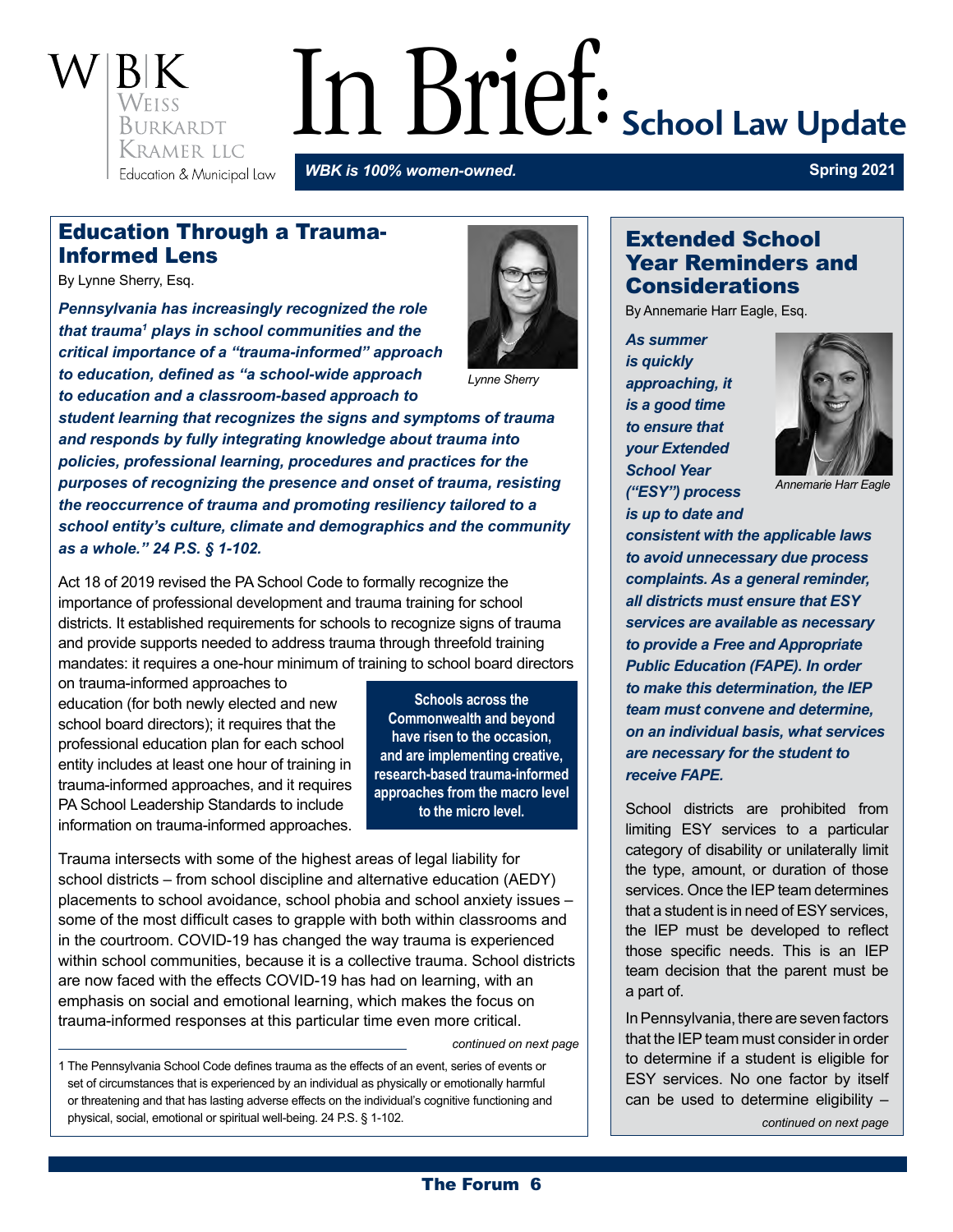#### Education through a Trauma-Informed Lens, *continued* Extended School Year, *continued*

The PA School Board Association (PSBA) has proposed a new, optional Board policy addressing the impact that trauma has on educational communities and promulgating ways in which districts can develop and implement plans for infusing trauma-informed approaches into all facets of education. It incorporates sections of the School Code which required the State's School Safety and Security Committee to develop a model trauma-informed approach plan that must be used where school entities seek School Safety and Security grant funding related to trauma-informed approaches. For schools seeking funding, the policy incorporates components of PA's model trauma-informed approach plan: Model Trauma-Informed Approach Plan -[Guidelines for School Entities.pdf \(pa.gov\)](https://www.pccd.pa.gov/schoolsafety/Documents/Model%20Trauma-Informed%20Approach%20Plan%20-%20Guidelines%20for%20School%20Entities.pdf).

Schools across the Commonwealth and beyond have risen to the occasion, and are implementing creative, research-based trauma-informed approaches from the macro level (district wide) to the micro level (individual classrooms). This topic will be presented in further detail at Tri-State's Sam Francis School Law Symposium & Special Education Workshop. Additionally, attorneys at WBK are available to consult with school districts on issues surrounding trauma training, trauma policy and trauma-informed practices.

## We're Speaking…

- **Several WBK attorneys will be presenting at Tri-State's Dr. Samuel Francis School Law Symposium and Special Education Workshop being held virtually on June 23, 2021.** 
	- **Attorneys Ira Weiss and Megan Turnbull will be speaking on the topic of, "Legal Intersections: Employee Speech, Social Media and Schools After Carr v. PennDOT."**
	- **Attorneys Jocelyn Kramer and Annemarie Harr will be presenting, "Disciplining Off-Campus Student Conduct: The Evolution of School Authority."**
	- **Attorney Harr will also be giving a presentation entitled, "Can't We Just Give Them a 504 Plan?"**
	- **Attorney Lynne Sherry will be presenting, "Education Through a Trauma-Informed Lens: Legal and Practical Implications."**
- **Attorney Harr will be giving a legal update at the annual Pennsylvania Association of Career and Technical Administrators (PACTA) Summer Leadership Conference held at The Penn Stater Conference Center and Hotel in State College, Pennsylvania on July 27-29, 2021.**
- **Attorney Aimee Zundel will be a co-planner and presenter at the PBI Snapshots of Special Education Law session, which is being scheduled tentatively for August 3, 2021.**

that is to say, that the child may be eligible by meeting only one of the criteria, but all seven factors must be considered. The seven factors are: regression; recoupment; regression/ recoupment; mastery; self-sufficiency and independence; successive interruptions; severity of the disability.

While ESY services will not take the place of COVID Compensatory Services, the determination of whether or not a student requires ESY may look different this year due to the COVID programming that has been in effect in your district. IEP teams are urged to make careful considerations when assessing what ESY services, if any, a student should receive in light of their disability and the seven aforementioned factors.

Finally, the Pennsylvania Department of Education (PDE) requires that an ESY determination for students who are in the "Armstrong Target Group" be made according to an official timeline. The Armstrong Target Group includes students with severe disabilities such as autism, serious emotional disturbance, severe intellectual disabilities, degenerative impairments with mental involvement, and severe multiple disabilities. Students in this group must have an IEP team review ESY qualification no later than February 28<sup>th</sup> of a given year, and districts must ensure that a NOREP for that student is issued no later than March  $31<sup>st</sup>$  of that same year. While this strict timeline only applies to individuals within the target group, ESY determinations in general must be made in a timely fashion so that parents are afforded an opportunity to review the programming offered. Hearing Officers in Pennsylvania have utilized the Armstrong Target Group timeline as an acceptable timeline to ensure that the timeliness provision has been met. If your district has not finalized ESY determinations, it is recommended that this be completed as soon as possible to avoid procedural missteps.

*Should you have any questions regarding ESY determinations, special education attorneys at WBK are available to consult generally and in situations involving individual students.*

## Weiss Burkardt Kramer LLC

| 445 Fort Pitt Boulevard Suite 503 Pittsburgh, PA 15219 |  |                        |  |
|--------------------------------------------------------|--|------------------------|--|
| www.wbklegal.com                                       |  |                        |  |
| Phone: (412) 391-9890                                  |  | Fax: (412) 391-9685    |  |
| Ira Weiss                                              |  | iweiss@wbklegal.com    |  |
| M. Janet Burkardt                                      |  | jburkardt@wbklegal.com |  |
| Jocelyn Kramer                                         |  | jkramer@wbklegal.com   |  |

Aimee Rankin Zundel **[azundel@wbklegal.com](mailto:azundel%40wbklegal.com?subject=)** Megan Turnbull [mturnbull@wbklegal.com](mailto:mturnbull@wbklegal.com)

*This issue of In Brief: School Law Update is meant to be informational and does not constitute legal advice. Should districts wish legal advice on any matter, they should contact their legal counsel or request a legal opinion from Weiss Burkardt Kramer LLC.*